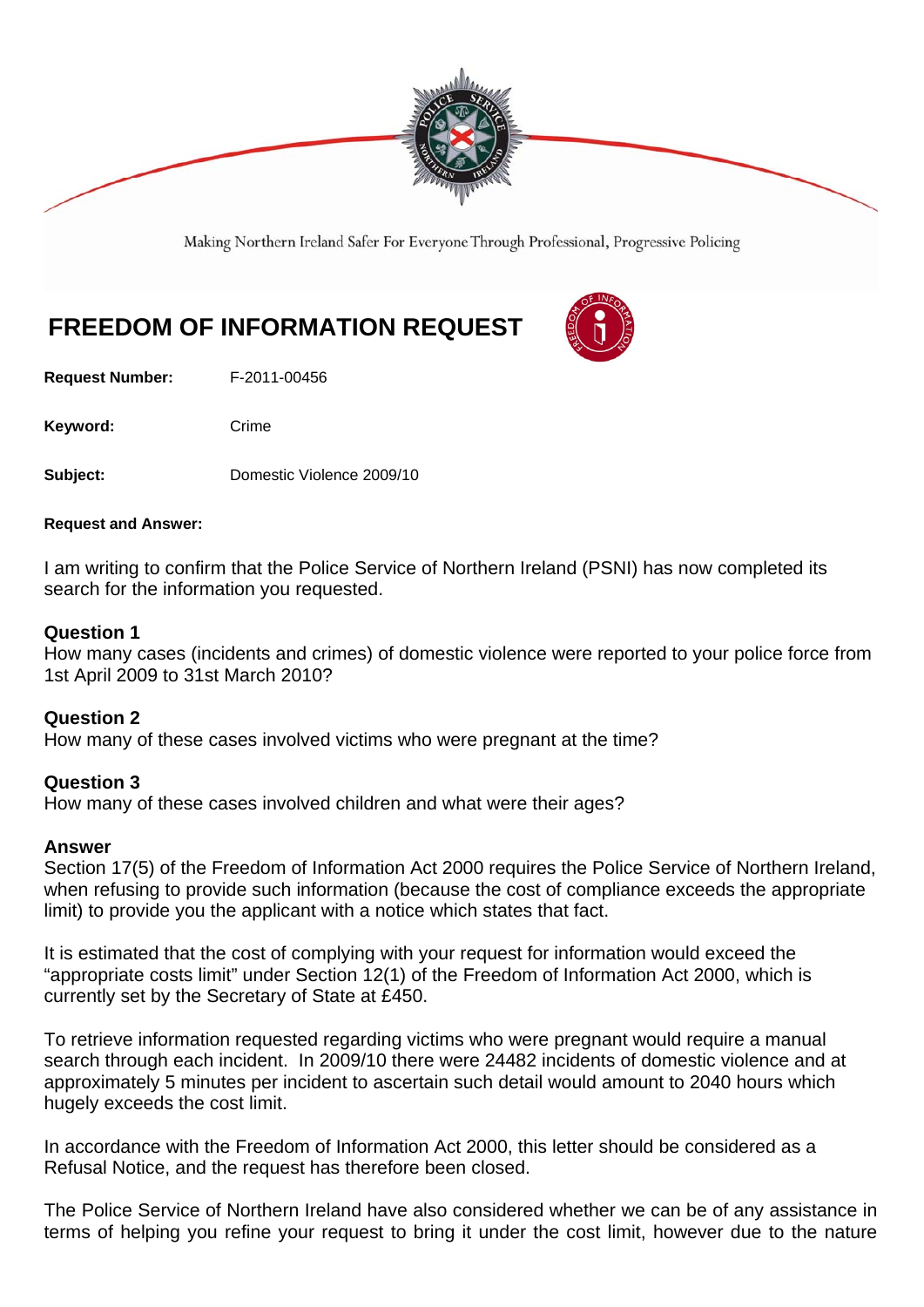and structure of question 2 makes this impossible.

Although excess cost removes the service's obligations under the Freedom of Information Act, as a gesture of goodwill, I have supplied information, relative to your request, retrieved before it was realised that the fees limit would be exceeded. I trust this will be helpful, but it does not affect our legal right to rely on the fees regulations for the remainder of your request.

## **Answer 1**

To access Statistics of Domestic Abuse Incidents and Crimes please visit the website at: http://www.psni.police.uk/2. domestic incidents and crimes final.pdf

## **Answer 3**

Please see table below on Recorded offences with a domestic abuse motivation by age of victim.

If you have any queries regarding your request or this decision please do not hesitate to contact me on 028 9070 0164. When contacting the Freedom of Information Team, please quote the reference number listed at the beginning of this letter.

If you are dissatisfied in any way with the handling of your request, you have the right to request a review. You should do this as soon as possible, or in any case within two months of the date of issue of this letter. In the event that you require a review to be undertaken, you can do so by writing to the Head of Freedom of Information, PSNI Headquarters, 65 Knock Road, Belfast, BT5 6LE or by emailing foi@psni.pnn.police.uk.

If following an internal review, carried out by an independent decision maker, you were to remain dissatisfied in any way with the handling of the request you may make a complaint, under Section 50 of the Freedom of Information Act, to the Information Commissioner's Office and ask that they investigate whether the PSNI has complied with the terms of the Freedom of Information Act. You can write to the Information Commissioner at Information Commissioner's Office, Wycliffe House, Water Lane, Wilmslow, Cheshire, SK9 5AF. In most circumstances the Information Commissioner will not investigate a complaint unless an internal review procedure has been carried out, however the Commissioner has the option to investigate the matter at his discretion.

Please be advised that PSNI replies under Freedom of Information may be released into the public domain via our website @ www.psni.police.uk

Personal details in respect of your request have, where applicable, been removed to protect confidentiality.